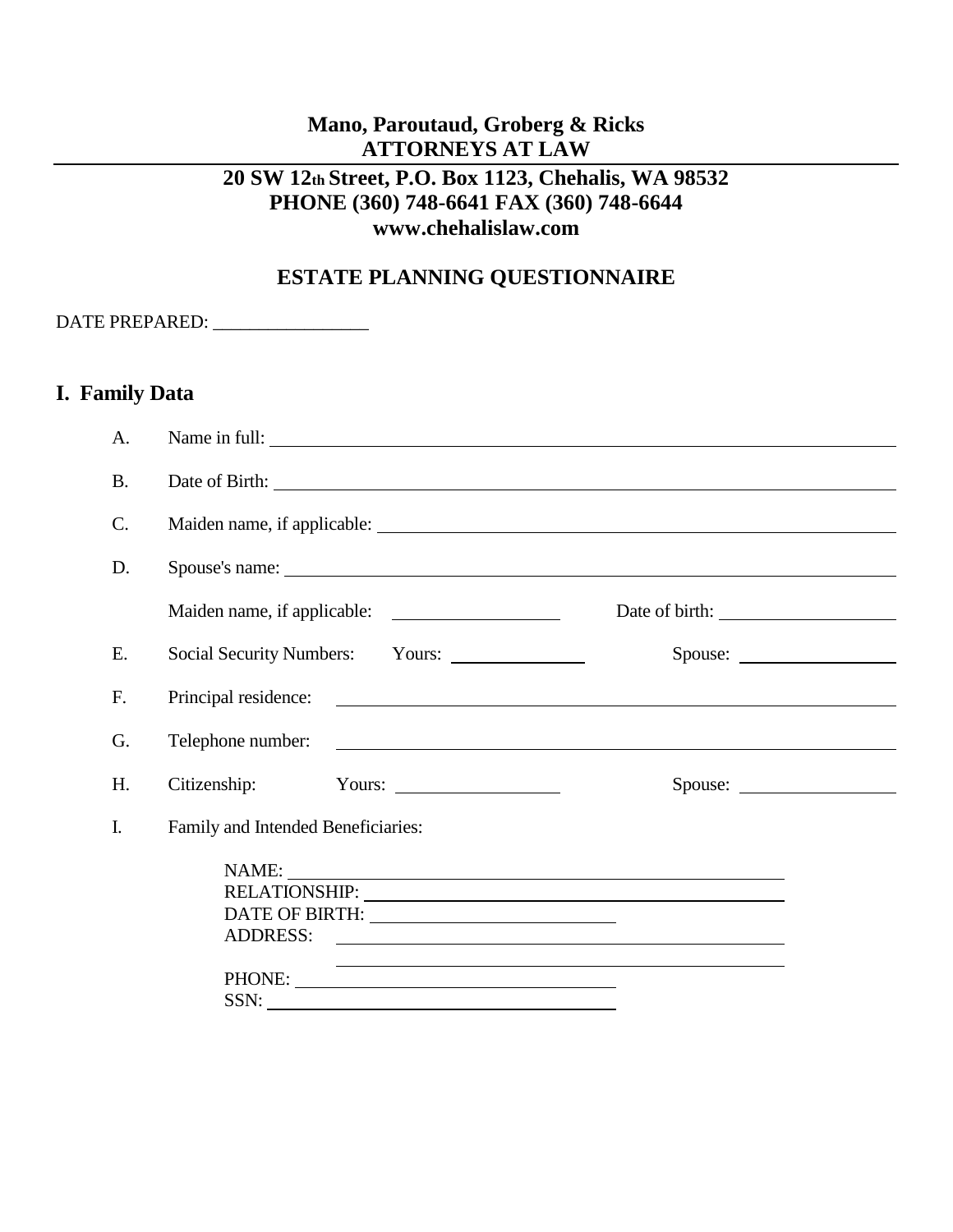| ADDRESS:                                                                                                                                                                                                                       |  |
|--------------------------------------------------------------------------------------------------------------------------------------------------------------------------------------------------------------------------------|--|
|                                                                                                                                                                                                                                |  |
| PHONE:                                                                                                                                                                                                                         |  |
| SSN:                                                                                                                                                                                                                           |  |
|                                                                                                                                                                                                                                |  |
|                                                                                                                                                                                                                                |  |
| RELATIONSHIP: University of the state of the state of the state of the state of the state of the state of the state of the state of the state of the state of the state of the state of the state of the state of the state of |  |
|                                                                                                                                                                                                                                |  |
|                                                                                                                                                                                                                                |  |
|                                                                                                                                                                                                                                |  |
|                                                                                                                                                                                                                                |  |
| SSN:                                                                                                                                                                                                                           |  |
|                                                                                                                                                                                                                                |  |
|                                                                                                                                                                                                                                |  |
|                                                                                                                                                                                                                                |  |
|                                                                                                                                                                                                                                |  |
|                                                                                                                                                                                                                                |  |
|                                                                                                                                                                                                                                |  |
| PHONE:                                                                                                                                                                                                                         |  |
| SSN:                                                                                                                                                                                                                           |  |

## **II. Will preparation information**

 $\overline{a}$ 

- A. Describe generally to whom you want your property to pass to upon your
- B. Name and address of a person trusted by you to be Personal Representative of your estate. Name an alternate if desired. Your Personal Representative can be male or female, and it is preferable it be a Washington resident and usually a member of your family or a best friend.

<u> 1989 - Johann Barn, amerikansk politiker (d. 1989)</u>

l

- C. Do you want a Community Property Agreement drawn?
- D. Do you have any special instructions for funeral arrangements?
- E. Give the name, address, and relationship of a person trusted by you to be the guardian of the person of your children, if needed, upon the death of you and your spouse.

<u> 1980 - Johann Barn, mars ann an t-Amhain Aonaich an t-Aonaich an t-Aonaich ann an t-Aonaich ann an t-Aonaich</u>